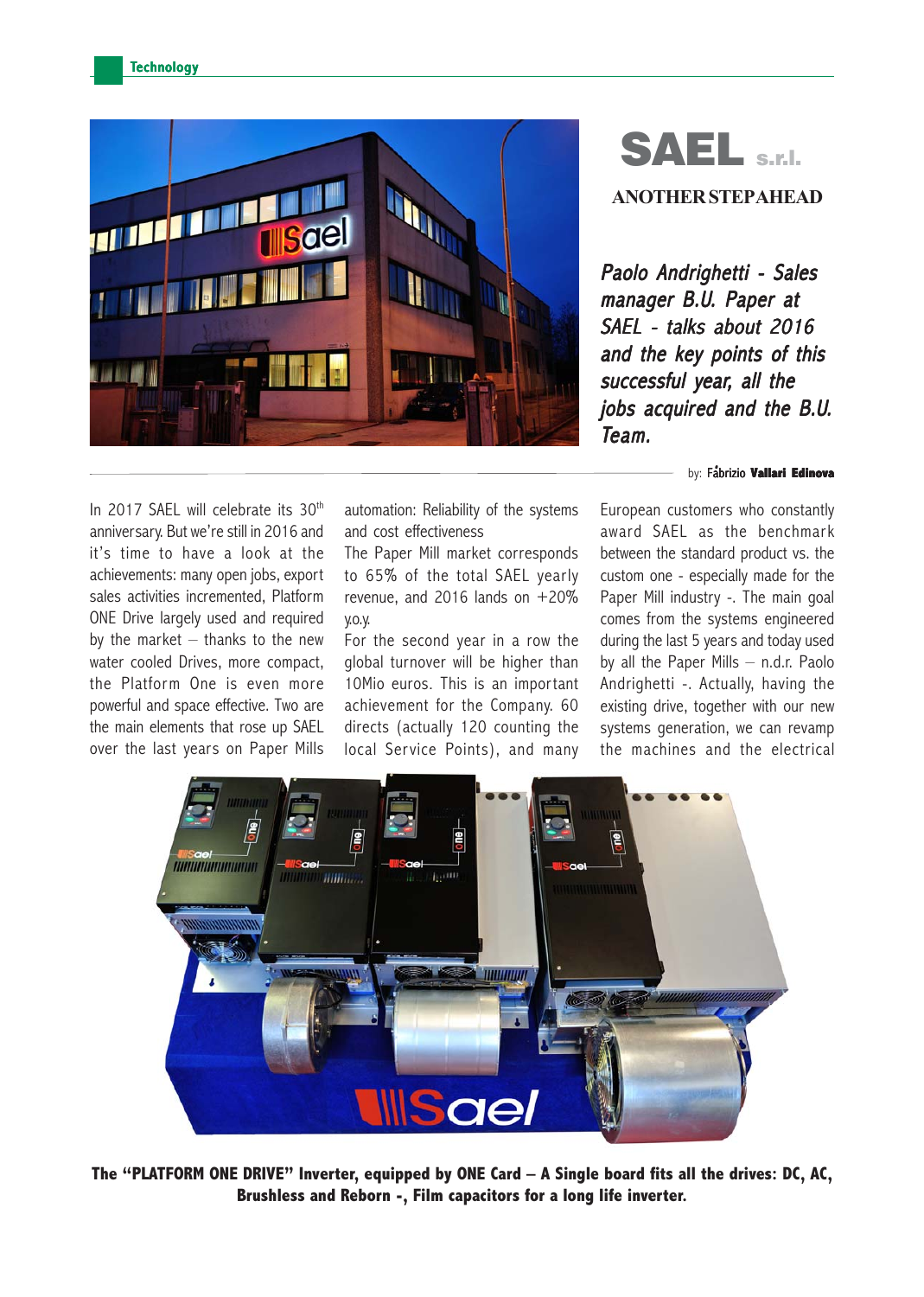equipment, saving a lot of cost for our customers.

We are very proud of ourselves, because the continuous growth of our systems allows us to be considered one of the most important players and popular brands on the market.

## "Platform ONE Drive" strengths

Launched on 2011, the "ONE DRIVE" technological platform is an innovative and real alternative to the standard drive available on the market. To control all A.C., D.C., Chopper, Bldc, Reborn Drives, against the trend, since 2011 SAEL uses a single regulation Board. Just one board in stock as a spare part for all the drives! The replacement can be done in 3 minutes because all the data are stored into a flash memory card  $-$  and/or in the  $keypad$  eventually  $-$  easily mounted by everyone without particular technical skills: no programming, no settings or complicated reinstalling operations are required.

The "ONE DRIVE" inverters, made to meet the Paper Mill needs, are equipped with film capacitors vs. electrolytic (who typically have a 60/ 70.000hr life cycle). As long as the capacitors are one of the most critical



**REBORN, the ONE board replaces the existing old and obsolete board in the DC market drives, saving the original cabinets. 50% Saving! "PLATFORM ONE DRIVES".**

components, the choice of SAEL ensures an infinite life time of the drive. The Remote Control Management as well as the "DCS in drive ONE" complete the features of this amazing Platform. On top of the savings for the customers, the system offers an easy solution in case of any fault.

Those are the real success factor points for SAEL on the Paper Mills automation control systems.

## The main 2016 jobs

The main jobs acquired along the 2016 ride are:

- Papelera Divino Ninos Bolivia -New DCS, PCC and MCC Drive (stock prep and processing instruments) – who totally joined the "PLATFORM ONE" philosophy of its new continuous machine -.



**One Board fits all the "PLATFORM ONE DRIVES": DC, AC, Brushless-Chopper and Reborn (Reborn is a system applied to reused all the existing DC drives).**

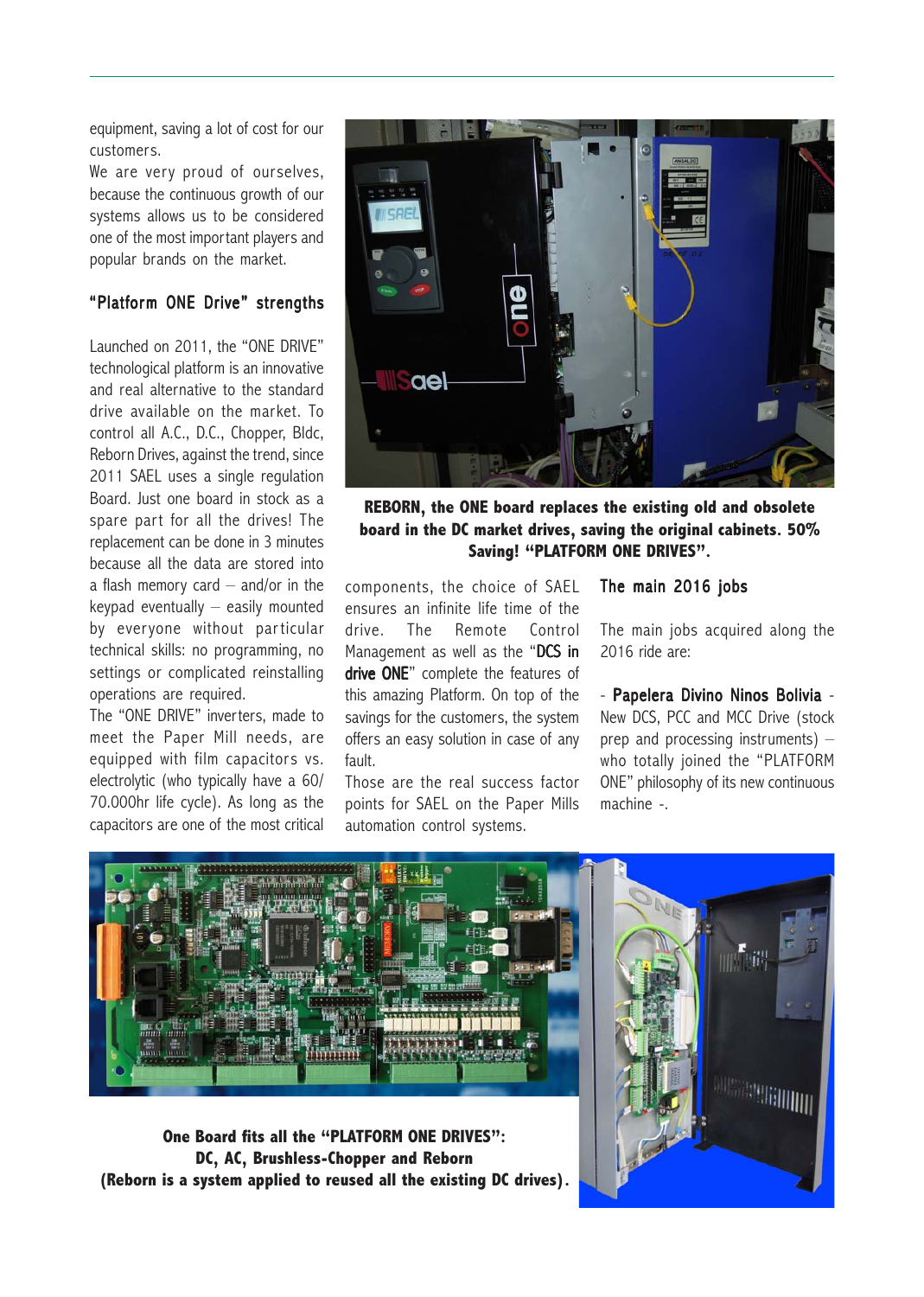- Bulleh Sha Pakistan; SHM Sheeter and Goebel Rewinder whole automation and drive replacement.

- **CAMA Paper Mill**; Complete automation and drive revamping of a Duplex Sheeter on line with the Continuous Machine.

- Burgo – SORAs Plant – Jagenberg synchro revamping of the drives and a.c. motors replacement vs. the original d.c.

- Burgo – SAREGOs Plant – Two Super Calanders rebuilding, with all the automation, the new safety and all the mandatory modifications to get the safety certifications.

- Burgo – LUGOs Plant – Calander Winder and Unwinder Drives supply.

 $-$  LECTA Group  $-$  GARDAs Plant  $$ rebuilding of the Bielomatik Sheeter Drive, automation and control system, plus a new knives station and d.c. motors replacement together with MILLTEX.

- ERMOLLI Paper Mill Machine 3; Wet zone drives replacement, and the dry zone within year end. Main Continuous drive and Coating Preparation integrated into the DCS management. Later on a Gas motor, a new Turbine will be added as well.

- **BUSHANDARA PAKISTAN**: Beloit Rewinder for Kraft paper, Drive and Automation rebuilding. Job made for TECNO PAPER Lucca who made all the mechanical modifications.

- LAVENOs Paper Mill; New automatic Rewinder – very innovative – custom designed to fulfil all the specific needs of the customers' production cycle.

- MEL Thessaloniki; Drive rebuilding in  $1<sup>st</sup>$  predryer section and linking to the original system.

- MEL Thessaloniki; Jagenberg Varidur Double speed-up modification. Job in partnership with TECNO PAPER Lucca who made all the mechanical modifications.

- PAPELERA de ALQUERIA; New Kraft Rewinder Drive and Automation with high technical solutions. Job made together with TECNO PAPER Lucca.

- CORDENONs Paper Mill; Stock prep implementation.

.- DALLA & VITTORELLI; Two new Rebo for Tetrapak paper,

- MILLTEX; 15 Full Automation and Equipment for sheeters and Rewinders. Jobs mainly supplied in the far east, Europe and USA.

- PAPIERGARDA; Synchro 350 Jagenberg sheeter complete rebuilding.

- SACIs Paper Mill, Machine 2-3 Drives implementation.

FAVINIs Paper Mill; Varidur Jagenberg Safety implementations

CORDENONs Paper Mill; Jagenberg Rewinder complete rebuilding.

- LAVENOs Paper Mill; Pulper and and Rewinder pumps Inverter implementation.

- DOUBLE TREE USA Paper Mill; Winder linked to the on-line printing machine. Job made for TECNO PAPER Lucca.

- VERDE PONTE STORNA Paper Mill; Continuous Machine automation and drive rebuilding made after the Company acquisition.

- **ARJUIN INDIA Paper Mill**; Tissue Rewinder automation and drive. Job in partnership with TECNO PAPER Lucca.



**Sectional drive with "PLATFORM ONE DRIVE" Inverter Electrical Cabinet.**